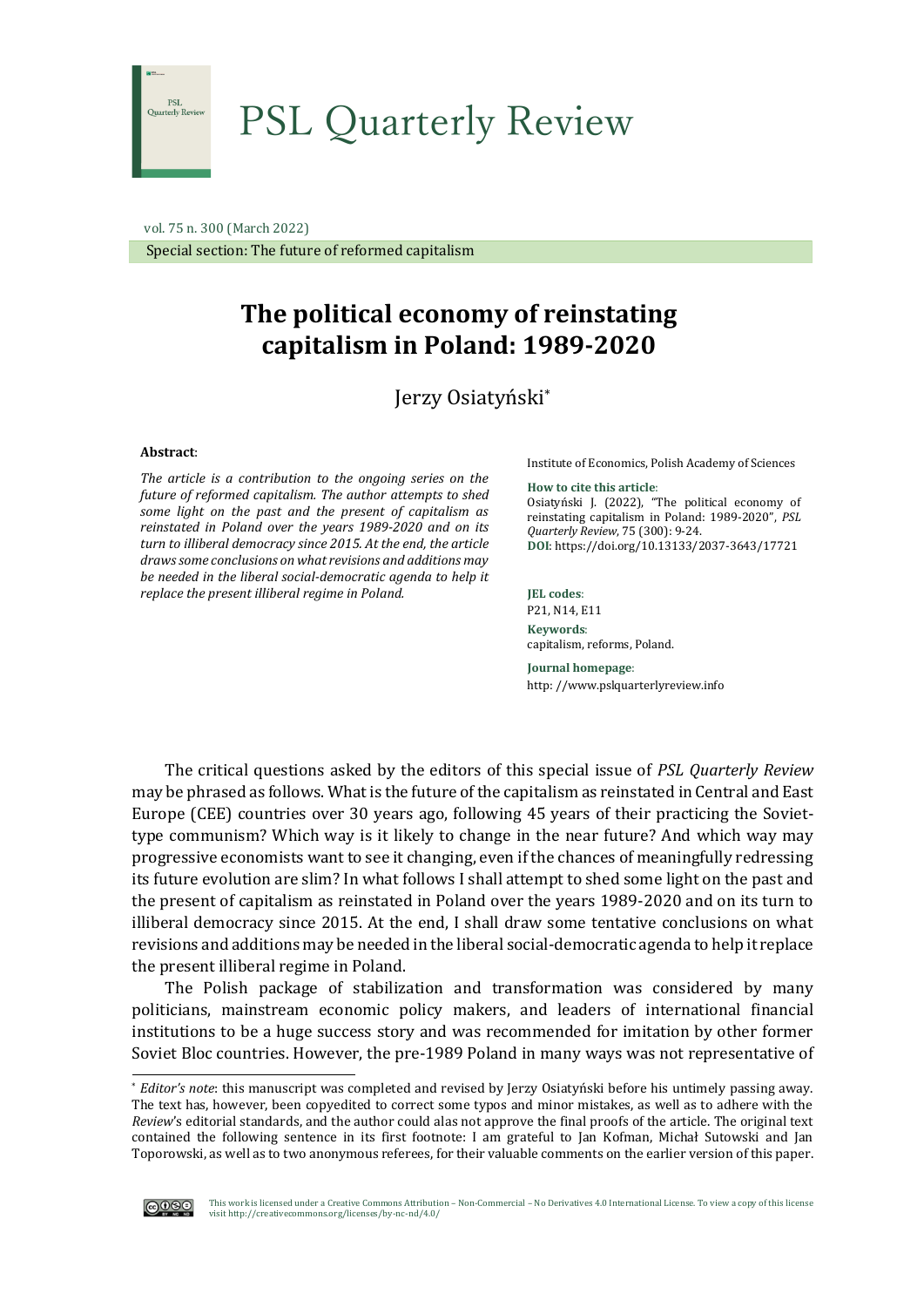countries transiting from communism to capitalism. In contrast to other CEE countries, especially after the 1956 Poznań Workers' Revolt, Poland – with its agriculture dominated by the private sector, its Catholic Church largely unsubordinated to communist rule, and its far greater freedoms in universities, in arts and science, and less political repression than elsewhere in the region – never fit well the standard definition of a Soviet-type, totalitarian communist country. Poland's totalitarian nature was of a rather 'soft' variety. Moreover, since 1990 until at least the turn of the 21st century, Poland avoided the takeover of its economy by oligopolies and oligarchies. Considering those special features of Poland's pre-1989 economic and political set-up, the argument and conclusions outlined below may, but need not, be relevant for other countries in the region.

Section 1 discusses the political economy of Poland's initial stages of transition. It stresses political and economic, domestic and external constraints of the 'menu of options' existing at the time, and the early criticism of the chosen trajectory of transition from 'real socialism' to 'true capitalism'. Section 2 summarizes revisions in that trajectory between 1994, when post-Solidarity Trade Union political elites lost power to a coalition of re-branded ex-communist parties, until 2004, when Poland entered the European Union. Economic policy priorities between 2004 and 2015, as well as their radical change since then until 2020, are also summarized there.

Section 3 examines how and why social democracy lost credibility in Poland and how it helped to lay the foundations for an illiberal majoritarian political system in Poland. The essence of that majoritarian system is an economic policy agenda that, although seemingly of a social-democratic nature, is in fact a combination of income redistributive and social conflict instigating measures combined with policies aimed at undermining the fundamental tenets of liberal democracy. This mix of political and economic agenda gave rise to new authoritarianism in the 'superstructure', coupled with seemingly social-democratic policies at the economic 'basis' (both terms used in Karl Marx's 1859/2010 sense1), thus partly negating a socialdemocratic response to the authoritarian populism of our days.

Section 4 concludes with some tentative thoughts on potential ways of redressing the present-day political and economic policy priorities towards a liberal social-democratic capitalism.

## **1. The political economy of Poland's early stage of transformation<sup>2</sup>**

When the Solidarity Trade Union revolution opened the way to the partly free parliamentary elections in Poland in June 1989, there were several factors that drastically limited the menu of options of its economic transformation. The first was the collapse of the centrally planned economy, which was marked by huge domestic and external imbalances,

<sup>1</sup> In the Preface to his *Contribution to the Critique of Political Economy,* Marx defined society as consisting of two parts: the base (or substructure) and the superstructure. The base represents the relations of production of material output and comprises the forces and the relations of production and interrelations between production and economic relations into which people enter to produce material output. These relations include conditions of work, division of labour, technical capacity of factors of production, and property relations. The superstructure comprises all other social relations, including its [culture,](https://en.wikipedia.org/wiki/Culture) legal and othe[r institutional set-up,](https://en.wikipedia.org/wiki/Institution) politica[l power structures,](https://en.wikipedia.org/wiki/Power_structure) [roles,](https://en.wikipedia.org/wiki/Role)  [rituals,](https://en.wikipedia.org/wiki/Ritual) and the [state](https://en.wikipedia.org/wiki/State_(polity)) (see Marx, [1859] 2010; see also Kalecki, [1964] 1997). Although Marx attached the prime role to the base, which determines society's other relationships and the ideas represented by its superstructure, those two theoretical concepts are tightly interconnected, as the superstructure also affects the base.

<sup>2</sup> This section partly draws on Osiatyński (2020a).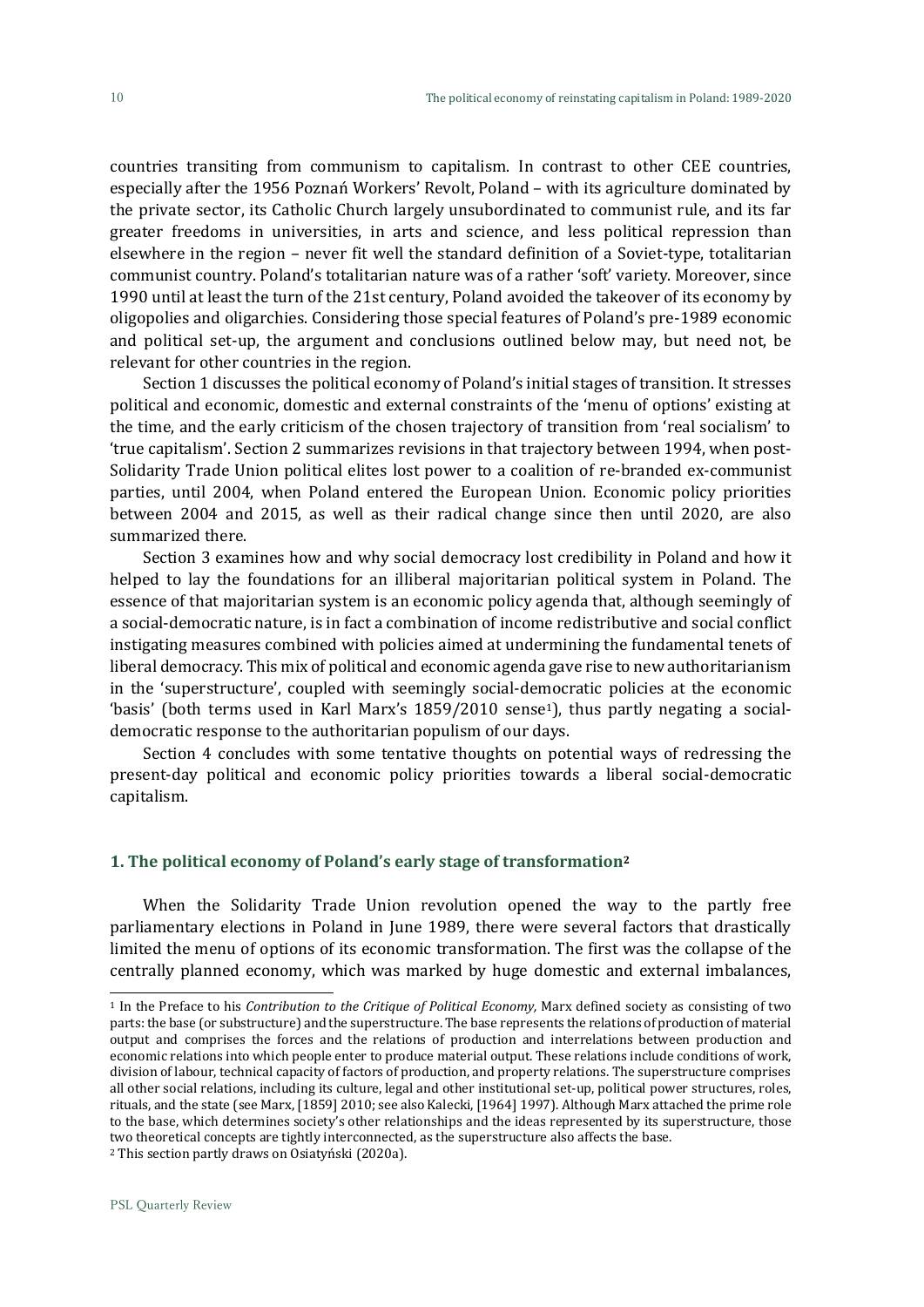high suppressed inflation, and worker demands for pay rises and improvement in work and living standards. Those imbalances were not new. They reappeared with some regularity every few years, starting with the late-1940s miners' strikes, which were brutally suppressed with protestors killed, to the 1956 Poznań riots, to workers' revolts in the 1970s and again in the 1980s. The causes for those imbalances have been long recognized by reform-minded scholars and economic policy makers as inherent to central planning. Since the mid-1950s they advocated various implants of market mechanism into the framework of rigid central planning (see, e.g., Brus, [1961] 1972; Kornai, 1980; Brus and Laski, 1989). However, successive reforms proved futile.<sup>3</sup> By 1989 this ineffectiveness forced the communists to enter the Polish Round Table negotiations (6 February – 5 April) resulting in parliamentary elections on 4 June 1989, the formation of Tadeusz Mazowiecki's non-communist government in September of that year, and the beginning of Poland's transition to a capitalist economy.

On the eve of implementation of the 1989 reforms, external disequilibrium made Poland a bankrupt country, unable to meet its international obligations. The servicing of its foreign debt had already stopped in 1981. Moreover, there were no means to finance essential  $imports<sub>4</sub>$  and immediate international liquidity assistance was badly needed. Regarding domestic market disequilibrium, there was suppressed inflation in the form of an 'inflationary overhang' accumulated over years because the supplies of consumer goods, construction materials for the private sector, and fertilizers and other agricultural inputs for private agriculture had all been continuously lagging behind demand.

The situation was much aggravated, however, after Mieczysław Rakowski's Government liberalized government-controlled food prices and eliminated rationing of meat and other consumer goods […] The end result [of this] was accelerated inflation which, prior to start of Poland's stabilization package, reached already 20%-30% per month and threatened to turn into hyperinflation. Lest this happen, [...] Mazowiecki's Government had to block wage rises [...] and significantly reduce real wages (Osiatyński, 2020a, p. 255).

The urgent need for a 'stabilization operation' was well recognized by the communist government. However, because any such operation involved reductions of real incomes, savings, output and employment, public trust in and political support of the government were of critical importance. Moreover, in contrast to capitalist countries in need of macroeconomic stabilization, in 1989-90 Poland (and in other CEE countries) a crucial precondition for success of any stabilization operation was extensive structural reforms that would substitute a centrally planned economy for a fully fledged capitalist one. As noted above, although several quasi-stabilization operations were attempted in post-war Poland prior to 1989, none was followed by such structural reforms, since they would have undermined communist rule. With that experience, to attempt that task it had to be a Solidarity-led government to gain the public trust, the confidence regarding its technical capability, and the political support of the post-June 1989 Poland.

The stabilization pillar of the Polish reform package that aimed at restoring market equilibrium did not give rise to much opposition; it focused mainly on the speed of the operation and the rates of compensation for households through indexing wage rises to inflation. Heavy criticism was directed instead against the institutional and structural reforms,

<sup>3</sup> Many years later Włodzimierz Brus, a leading Polish economic reformer, titled his recollections on this experience "The Bane of Reforming the Socialist Economic System" (Brus, 1993).

<sup>4</sup> These included, among others, medicine, and fodder and fuels, with mounting debts towards the West and the Soviet Union – the main supplier of gas, oil and grain to Poland (see Osiatyński, 2020a, p. 254).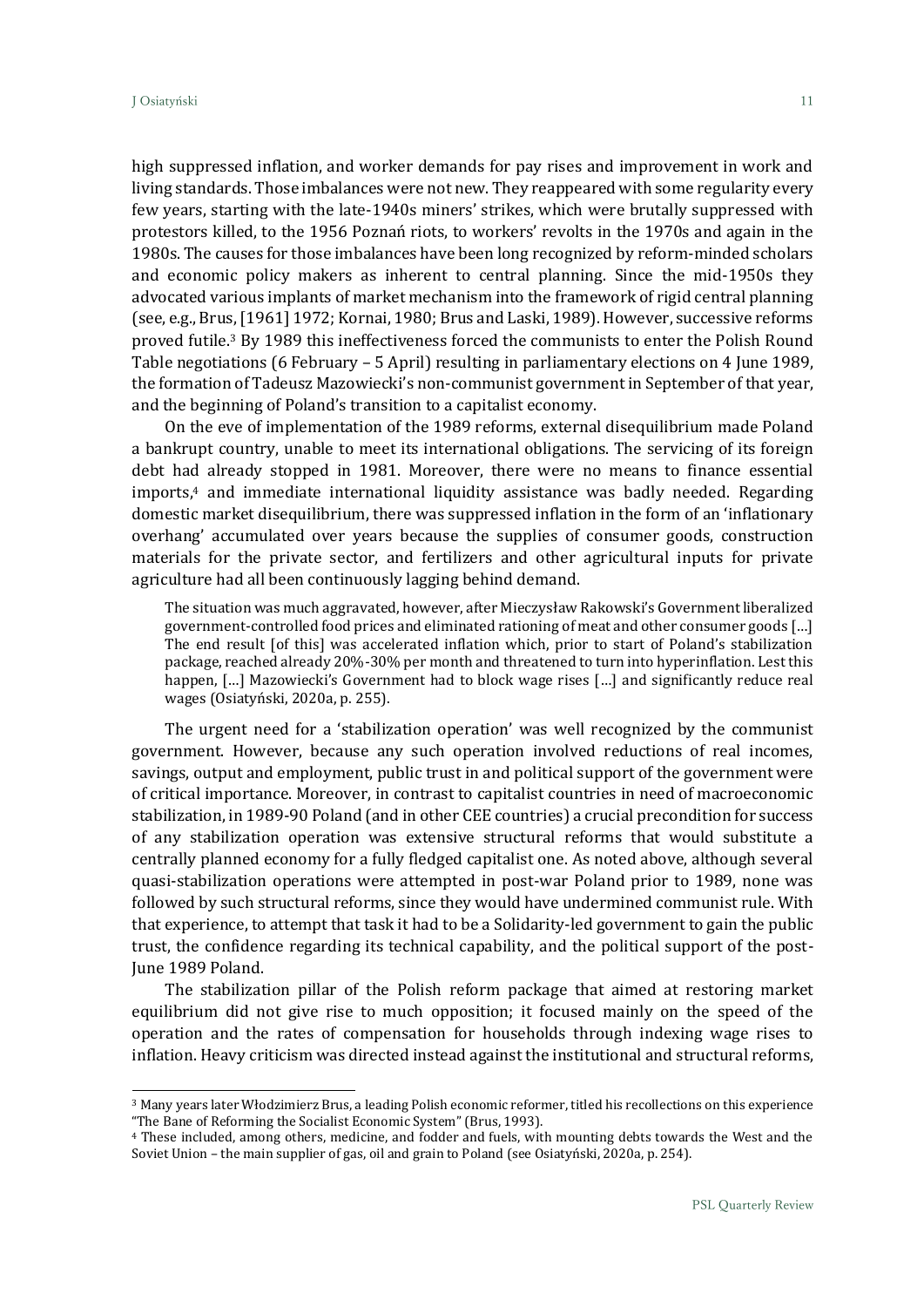and especially against foreign trade liberalization, combined with making the Polish Złoty fully convertible. The other point of criticism related to the scope and forms of privatization.<sup>5</sup> The absence of measures that would assist bankrupt state farms and cooperatives in the agricultural sector, and the radical restructuring of the Polish mining, steel, cement, shipbuilding and other industries, which had no chances of surviving without government assistance, were also criticized.

This criticism was partly taken into account after the early parliamentary elections of 1993. The new government pursued a 'Strategy of Sustainable Growth' that aimed at remedying what it considered to be the key failures of the first stage of Poland's transformation. The changes then introduced in the transition trajectory are discussed in the next section. Here, let me only reiterate my personal opinion as to why Mazowiecki's government was unwilling to experiment with any third way of transformation to capitalism.

The economic team of Mazowiecki's government, including its ministers of more social-democratic persuasions, was only too well aware of that bane [that Brus wrote about]. Much the same applied to the deputy ministers and senior government staff as well as to economic reformers in local governments, academia and the media. Whatever was the starting point and the expected final results of all post-1956 attempts at economic reforms in Poland […], all those attempts ended similarly: in abandoning the reform course and the return to pre-reform track of command economy, arbitrary economic decision-making, waste of resources and wrongly conceived priority of politics over the economy. We were aware that in order this time to succeed, we needed to go past 'the point of no return'. Some of us thought that the fast-liberal bias could be corrected with time and that there will be more room for true 'social market economy' – a concept to which Mazowiecki and some of his ministers were quite attached. At the same time, we were aware that the human, institutional, legal and resource capacity to achieve any such standards have been then missing and it would take time to establish them (Osiatyński, 2020a, p. 258).<sup>6</sup>

The other constraint in our menu of options was also of an external nature but of a different nature. The success of structural reforms depended on the success of the stabilization package. Considering the swift liberalization of foreign trade combined with the Złoty's convertibility, success of the stabilization package required in turn stabilization of the new rate of exchange. At the end of 1989 a massive devaluation (by 46 percent), was condoned by the government, among other reasons to make the new and fixed rate of exchange an additional counter-inflationary anchor. However, with the shallow foreign exchange market in Poland and full convertibility, there was the question of how to protect the Złoty's new rate of exchange against speculative attacks in financial markets that might trigger a panic outflow of foreign capital. This forced the government to apply for additional financial support, to the tune of USD 1 billion, that is, for a stabilization fund. The requested assistance was granted. It came, however, from donors pursuing a radical neoliberal creed in economics and economic policymaking and from the international financial institutions which they controlled. Could it have come from social-democratic countries? This is doubtful, not because they were unwilling but because they could not afford it, nor did they control the international financial institutions that could provide such assistance.

<sup>5</sup> Although at the beginning it was of a multidimensional nature, with employee participation (i.e., 'mass privatization') representing its substantial part, most employees soon chose to sell their shares to 'strategic' investors and the process became dominated by 'capital privatization'.

<sup>6</sup> Krastev and Holmes (2019) point out that in Central and East Europe the public at large wanted what it thought 'normal', and normal at the time meant a liberal, market capitalism in its European and USA form, with no room for 'experiments'. The latter, let me add, included also a 'social-democratic' (i.e., Scandinavian) mode of capitalism that the politicians and the public thought not affordable at the time.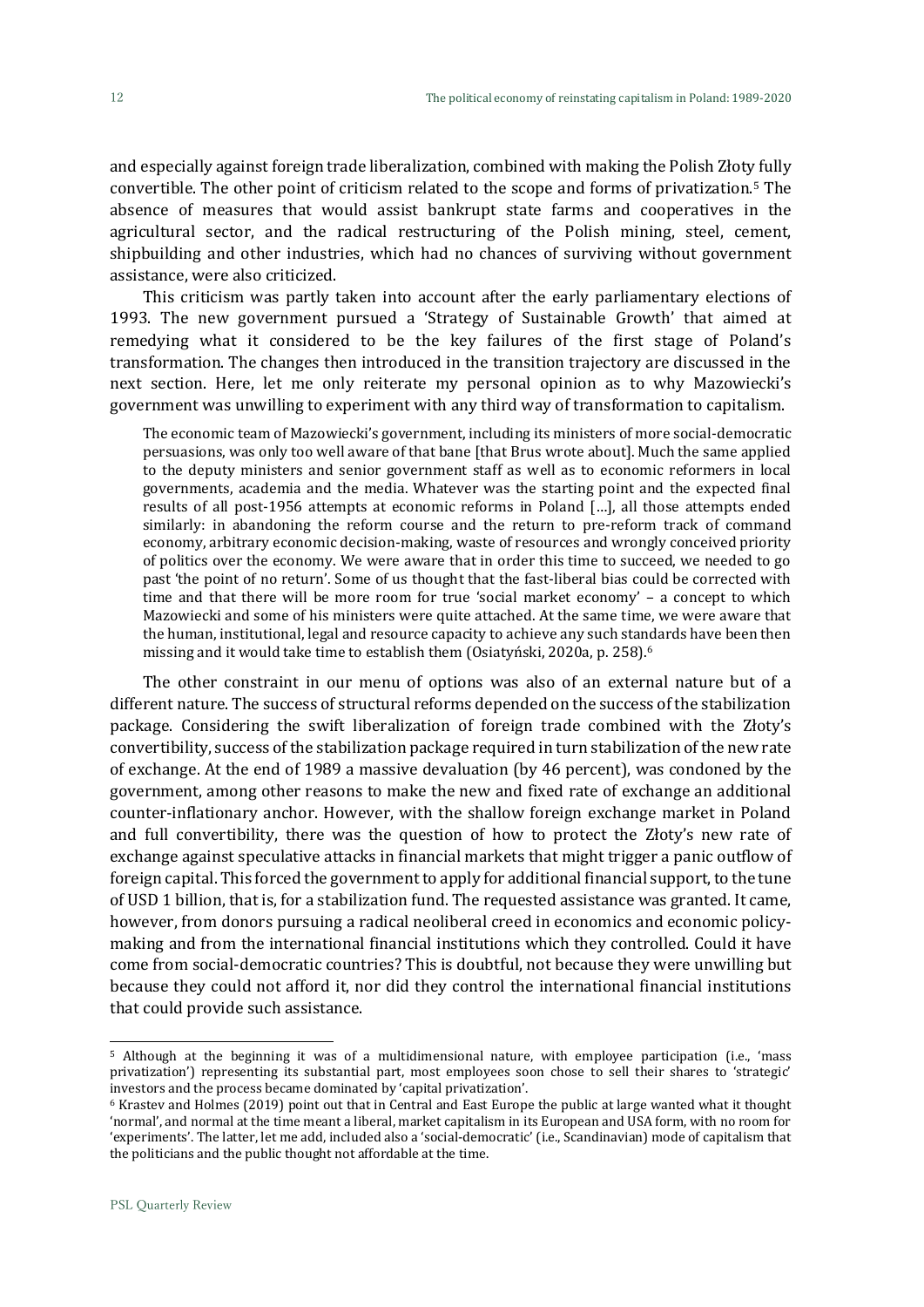On 2 December 1989 the Economic Council of the Council of Ministers (the top government economic think-tank) inaugurated its work with a discussion of goals and policy measures of the government's program of economic transformation. Practically all invited foreign experts and representatives of international financial institutions, including the Paris and the London Club creditors of Poland, expressed their support for the program, which opted for a radical course of transition and was patterned along the lines of the Washington Consensus. Once the program was in a sense approved in the course of that meeting, the financial and technical assistance became abundant. Mario Nuti, who was an outspoken critic of that program, notwithstanding his expertise and experience (as a consultant to DG II of the European Commission, among others), was conspicuously absent among those invited. As I reflected on that experience, "*Cuius pecunia, eius regio et religio*" (Osiatyński, 2020a, p. 256).

# **2. From shock therapy to a strategy of sustainable growth, and later on**

Poland's stabilization program and the early structural reforms triggered reductions in output and employment that were much larger and lasted longer than the government had expected. The hardships of the early phase of transformation, combined with splits and a power struggle between different factions within the Solidarity leaders, led to the early parliamentary elections of September 1993. They brought back to power the re-branded, postcommunist Alliance of Democratic Left (ADL) and the Polish People's Party (PPP).<sup>7</sup> Between 1994 and 1997 this coalition proclaimed a 'New Strategy for Poland', which with a short interval was continued in 2001-05. It aimed at achieving and maintaining "financially, economically, socially, and ecologically sustainable growth" (Kołodko, 2005, p. 376).

The main criticism by the New Strategists of their predecessors' economic program was that it delivered a 'shock without therapy', overshot the stabilization operation, included illdevised structural reforms, and abandoned the social component of the declared 'social market economy'. The New Strategy promised, instead, further improvement of Poland's competitive position in international markets, better coordination of systemic changes in the economy, acceleration of GDP growth, and inclusive socio-economic development (see Kołodko, 2010, pp. 361 and 369; and Kołodko and Nuti, 1997). Indeed, in 1994-97 the per capita GDP growth accelerated to 6.4 percent per year, $8$  the Gini coefficient stopped rising and stabilized at 33 points, and some measures of inclusive social policy were introduced. Yet, considering that Poland's 1997 constitution required, among other things, the ratio of public debt to GDP to not exceed 60 percent (a limit that was already tightly observed well ahead of enacting the new constitution), that tight monetary policy was pursued by the independent central bank, and that international financial institutions, together with Poland's foreign creditors, closely monitored the government's fiscal policy, there was not much room for radical changes in government budget allocations other than those offered by accelerated GDP growth. It's no wonder that no significant changes in relative shares of government spending in the total budget outlay could be observed.<sup>9</sup>

<sup>7</sup> The latter, under the name of the United People's Party, between 1949 and 1989 was a junior government partner of the communist Polish United Workers Party.

<sup>8</sup> That was partly enabled by structural reforms introduced prior to 1994, however.

<sup>9</sup> The other reason for stability of relative shares of budget spending lines was that over two-thirds of government expenditure consisted of inelastic, law-enforceable spending, like subsidies to public pension funds, debt servicing, budget subsidies to local governments, etc.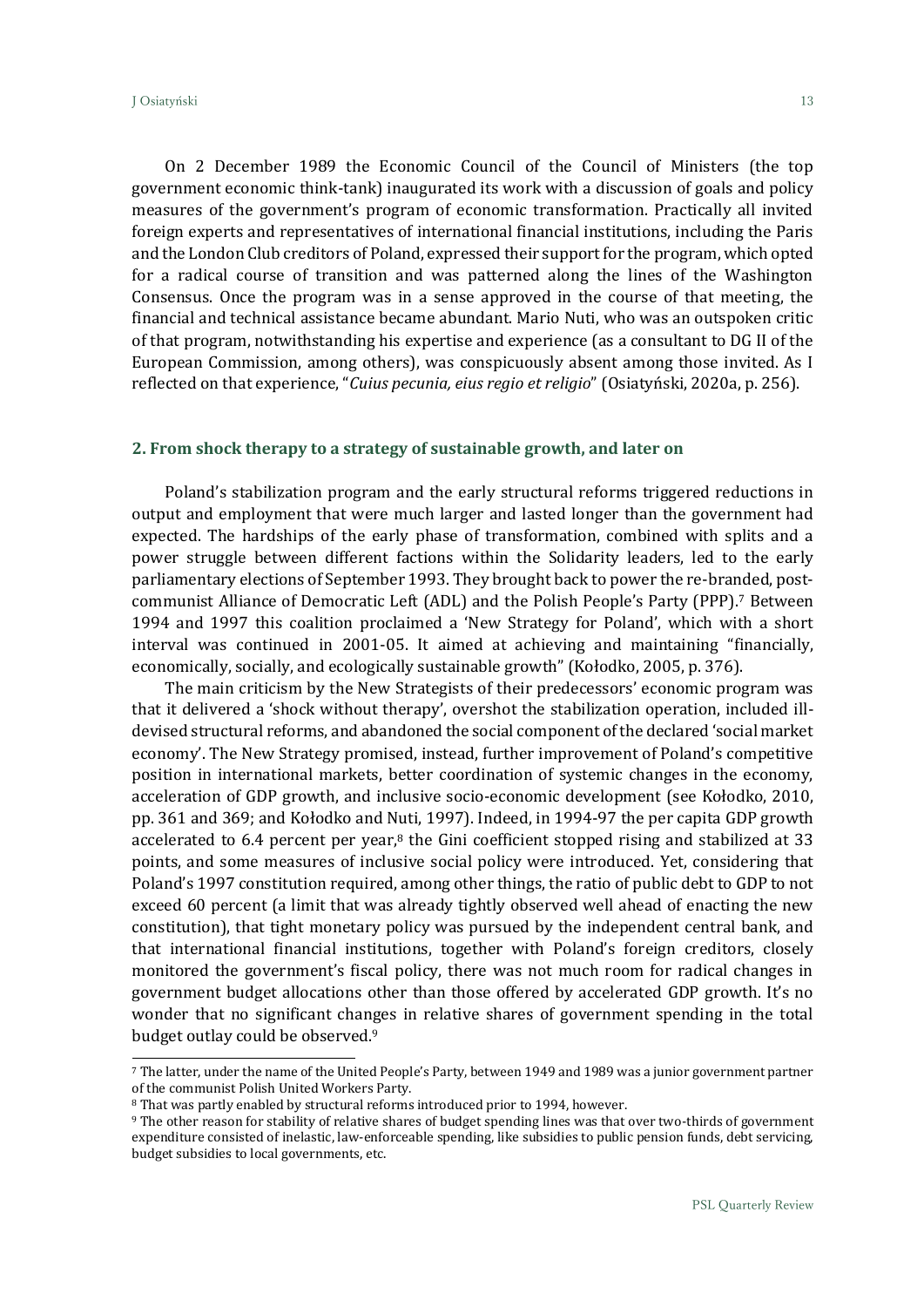The parliamentary elections of 1997 were won in turn by the center-right Solidarity Electoral Action (AWS), which formed a coalition with the liberal-centrist Freedom Union, headed at the time by Leszek Balcerowicz, the chief author of the 1989 economic reform, who became deputy prime minister and minister of finance in the new government. In the face of a threat of overheating the economy, the years 1998-2001 saw what was later recognized as its overcooling, "as growth rate was brought down from more than 7 percent during the last quarters of the implementation of the 'Strategy for Poland' to a stagnant 0.2 percent in the 4th quarter of 2001" (Kołodko, 2010, p. 5). Inflationary pressure was suppressed and the deficit in the current account was reduced, but at the expense of a fall in GDP growth and a rise in unemployment. This brought back to power the ADL-PPP coalition, which ruled in 2001-05. Those years were marked by Poland's return to high GDP growth and membership in the European Union. The rate of GDP growth increased from 0.5 percent in Q1 2002 to 6.5 percent in the first half of 2004, declining to 4 percent in the first half of the election year 2005, due to, among other factors, the tight monetary policy of the central bank, headed by Balcerowicz, who rather strictly implemented a liberal course of bank policy. However, most of the legal and institutional changes during that period arose from the EU accession agenda, which implied closely observing the EU fiscal and monetary discipline.

Among policy measures that brought down the ADL-PPP coalition in 2005 was its departure from the social-democratic agenda, which included the coalition's first go (in 2004) at making the labour market 'more elastic', and its introduction of nearly full 'liberalization' of housing rents, with hardly any protection of tenants. The corruption scandal of 2002-03, combined with those measures, paved the way for the center Civic Platform Party to come to power.

Whatever the rhetoric of subsequent Civic Platform governments in 2005-2015, the actual changes in macroeconomic policy priorities were insubstantial, with one notable exception. When in 2008 the Great Financial Crisis arrived, the Polish government used the window of opportunity opened by the European Union's temporary suspension of the fiscal and monetary regulations in its Stability and Growth Pact. In 2009 Poland doubled its fiscal deficit from 3.6 percent to 7.2 percent of GDP, and the next year it added another half a percentage point to that ratio. The public debt/GDP ratio, which stood at 47.2 percent in 2008, increased to 50.7 percent in 2009 and to over 55 percent in 2010, still below the Maastricht threshold but markedly high. This made Poland one of the very few countries in Europe that did not record any GDP decline, and its growth rates were remarkably good: 5.0 percent in 2008, 1.8 in 2009, 3.8 in 2010 and 4.3 in 2011. By 2011 the European Commission requested Poland to quickly reestablish fiscal discipline; already by 2012 this found reflection in a decline of the GDP growth rate to 1.9 percent.

In 2013 the ruling Civic Platform Party introduced further revisions in the Polish Labour Code which aimed at helping entrepreneurs overcome after-effects of the 2008-2010 crisis through increased flexibility of labour contracts (which measure the continued liberalization of the labour market that started in 2004). Many of the employed thought those revisions unjust, as they shifted the risk of unemployment and responsibility for it from the employers to the employed, whose job insecurity was largely increased. As argued by Matyja (2020), in the absence of political terms in which that grievance could be expressed, the Polish precariat used instead what was rather insignificant (if any) Civic Platform Party moral misconduct to vote against it in the 2015 parliamentary elections.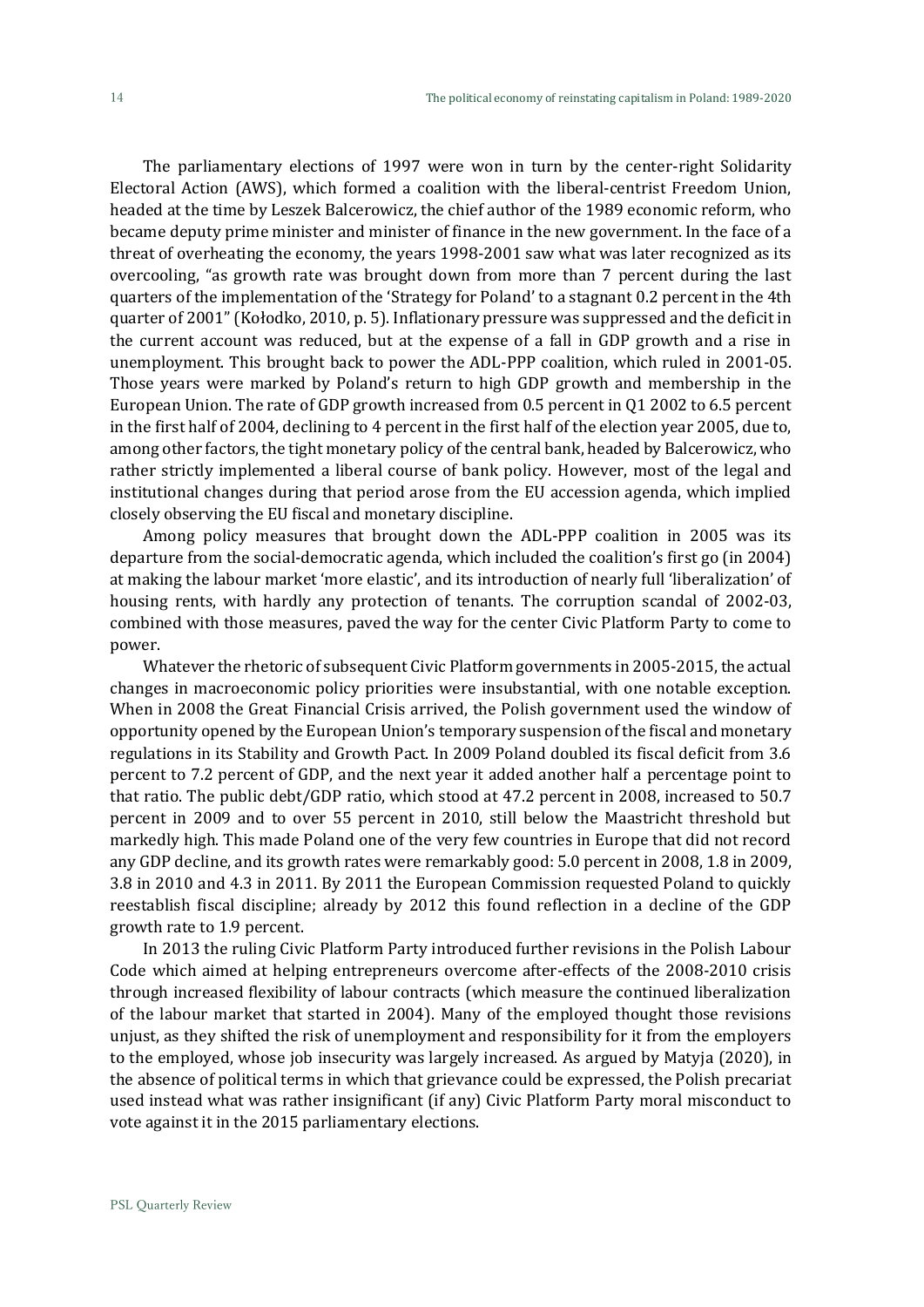Moreover, many public services at the local and county levels were then adversely affected by the transfer of some secondary schools, post offices, police stations, etc. farther away from their earlier locations. This gave rise to growing antagonism between the thus favoured population of larger cities, that voted mainly liberal, and that of the provinces, that largely supported the conservative, right-wing Prawo i Sprawiedliwość Party (PIS, i.e., the Law and Justice Party). This, in turn, generated mounting criticism of inequality before the law, an increase in income disparities, and detachment of political elites from ordinary people (see Skarżyńska, 2019). Another grievance against the Civic Platform resulted from its increase of the retirement age, and yet another was the partial termination of a costly and insecure capital pension system, of which the public was misled to believe it would secure their higher pensions in the future. Although on demographic and economic grounds the latter two measures were justified, their explanation to the public was a total failure. All those sentiments were much used by PIS in the 2015 parliamentary election campaign and led to the Civic Platform Party losing the election.

The 2015 parliamentary elections were won by the Law and Justice Party, which introduced truly significant revisions in Poland's economic and social policy. They comprised large rises in government spending on family allowances, child benefits and other instruments of inclusive social policy, as well as shortening the Civic Platform's lengthened retirement age. The new '500-plus' program, which indiscriminately granted a 500-Złoty benefit to every child, proved a large success in reducing poverty, especially among vulnerable single-parent and multi-child families.<sup>10</sup> It was accompanied by rises in pensions and in statutory minimum wages. Unemployment rates declined (partly because, for demographic reasons, some 150,000 employees per year were leaving the labour market). Moreover, in 2017 Poland absorbed over a million foreign guest-workers, mainly from Ukraine and Belarus, which helped to keep in check rises of unit labour costs and therefore inflation (that trend continues ever since). Additional public spending was financed through closing various tax loopholes and improving tax collection,<sup>11</sup> through the multiplier effects of spending below the capacity use of factors of production (which made that spending partly self-financing), and through manipulation of reporting public sector revenues and outlays in order to make them seemingly in line with EU accounting standards and fiscal discipline formal requirements.<sup>12</sup>

Some instruments of that policy, such as minimum wages, were addressed to those already employed. Others, like promises of new job opportunities in industries and regions that suffered most in the earlier phases of transformation and badly needed heavy restructuring, targeted the unemployed. All those measures garnered strong and lasting support for the Law and Justice Party and helped it to also win the 2019 parliamentary and the 2020 presidential elections. Restructuring promises in coal-mining, ship-building, and other industries were hardly delivered, which gave rise to local public frustrations and grievance; yet beneficiaries of the new economic course gained a measure of human dignity and self-confidence. New jobs

<sup>10</sup> By January 2021 the '500-plus' child benefit program had reached 6.6 million children (out of a population of about 38 million). It should be noted that shortly before the 2015 elections the centrist-liberal Civic Platform prime minister, Ewa Kopacz, was encouraged to introduce a similar project named '300-plus' but because of fiscal considerations declined to do so.

<sup>11</sup> Some of those measures were introduced before 2015 while others were then under preparation.

<sup>12</sup> The essence of the latter was to take some lines of central and local government spending out of the EU defined public sector (by establishing various government-controlled funds and agencies, e.g., the Polish Development Fund) and to ask some state-owned enterprises that enjoyed monopoly or quasi-monopoly positions in their markets to co-finance public spending in health, education and culture sub-sectors, through rising domestic prices for their products, thus additionally obscuring transparency and accountability of the public sector spending.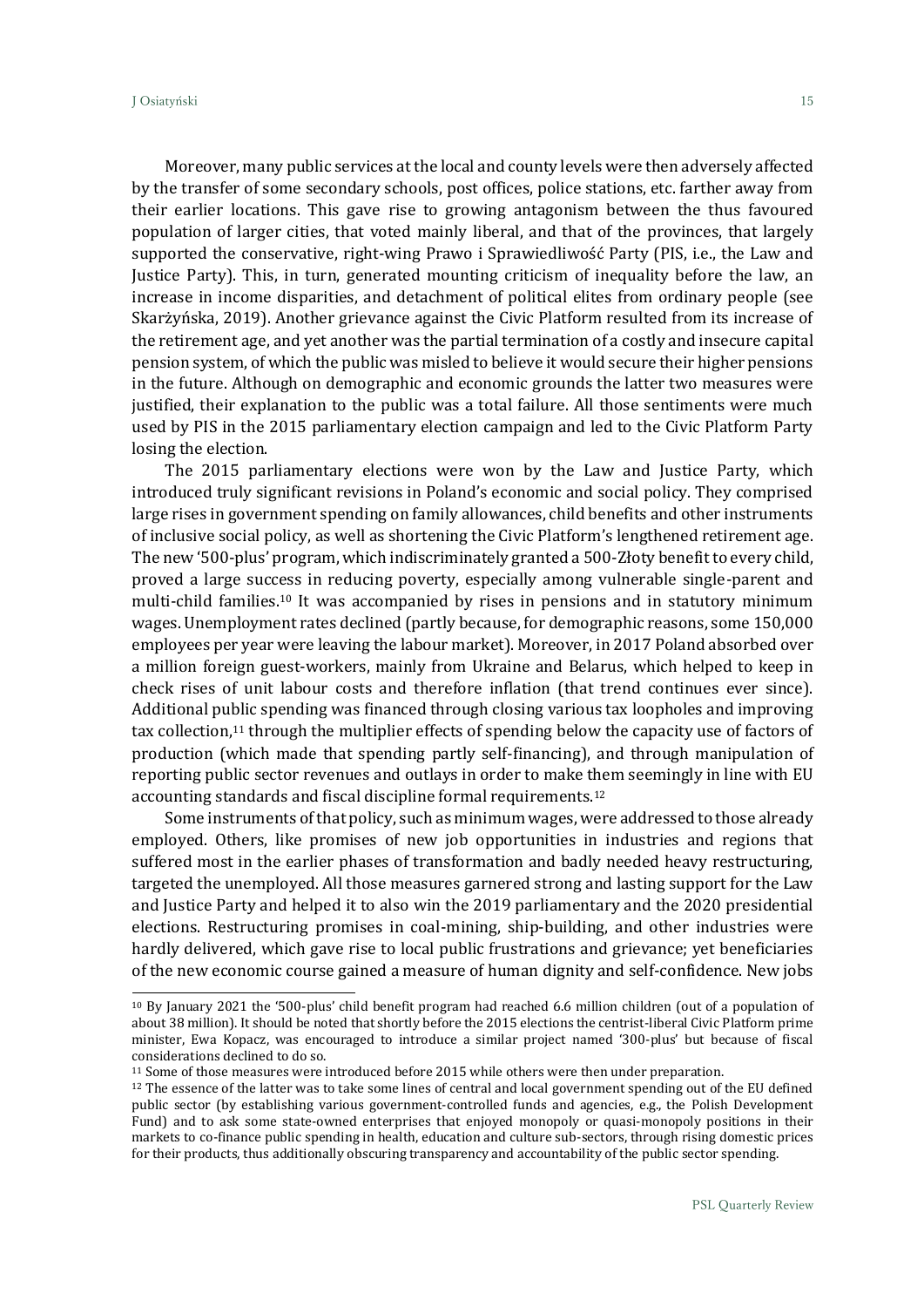returned them to bread-winning positions in their families and changed their social status in a society with a strong family tradition and rather conservative values prevalent outside large cities (less so among the younger generations). The same referred to the above-mentioned '500-plus' project, among others, because of its indiscriminatory allocation between the poor and the rich children. The fact that all children were covered had critical importance for avoiding social discrimination between the 'poor' beneficiaries and the children of rich families that otherwise could do without any child benefits. It was a hard choice between, on the one hand, the program's economic efficiency (since somewhere between a third and a half of its outlay is estimated to reach well-off families that do not need that support) and, on the other hand, its indiscriminatory effect protecting the human dignity of the poor beneficiaries.

Although the PIS economic agenda might give an impression of being of a socialdemocratic nature, it is not, and there are many critical differences between a genuine socialdemocratic agenda and that implemented by the PIS Party.<sup>13</sup> The PIS agenda is rather of a "*divide et impera*" nature and its economic components are picked up from different political quarters. For instance, the child benefit project was first proposed in Poland in 2011 by a Christian Democratic politician, who wanted to allocate Zł 400 per each child. Also, in post-World War II Germany the '*kindergeld*' was introduced in 1954 by German Christian Democrats (and by the Nazis in 1933). Rising minimum wages and hourly wage rates are indeed socialdemocratic policy measures. But the drive to limit the powers of trade unions and the hostile attitude to any form of employee participation in enterprise management are not; neither is the continued neglect of public services, such as education, health, public utilities, etc. In fact, the economic agenda of PIS is driven by social welfare transfers and rises in minimum wages, combined with the instigation of conflicts between various professions in the public sectors (e.g., physicians, teachers, judges, etc.). This stands in sharp contrast with the economic agenda of liberal social democrats, which attaches priority to a high quality of public services, including public transport and institutional and financial care for the disabled, and to a social welfare policy founded on solidarity between individual social strata, a participatory system of decision making, and trade unions strong enough to play their role of checks-and-balances.

#### **3. Why social democracy lost credibility in Poland?**

In the 2015 elections, no left-wing party or coalition entered the parliament. How could that happen? Why did Polish post-communists suffer such a dramatic loss of public support? Why was the new formation of Polish social democrats hardly noticed by its would-be natural electorate? These questions have elicited a multitude of answers, partly dependent on the political inclinations of their authors.<sup>14</sup> In what follows I shall outline my personal account of why that happened.

A coalition of the Alliance of Democratic Left and the Polish People's Party ruled in Poland in 1994-97 and again in 2001-05. It successfully introduced a fairly comprehensive social and growth-stimulating economic agenda (see section 2 above). Yet it was losing ground in terms of political rhetoric that focused on its communist roots, unclear backing from financial and other vested interests, and its neglect of the achievements of the first phase of Poland's

<sup>&</sup>lt;sup>13</sup> I am grateful to Michał Sutowski for drawing my attention to some of those differences.

<sup>14</sup> Of numerous recent publications, the interested reader may refer to Krastev and Holmes (2019); Guriev and Papaioannou (2020); Zielonka (2018); and Zielonka and Rupnik (2020).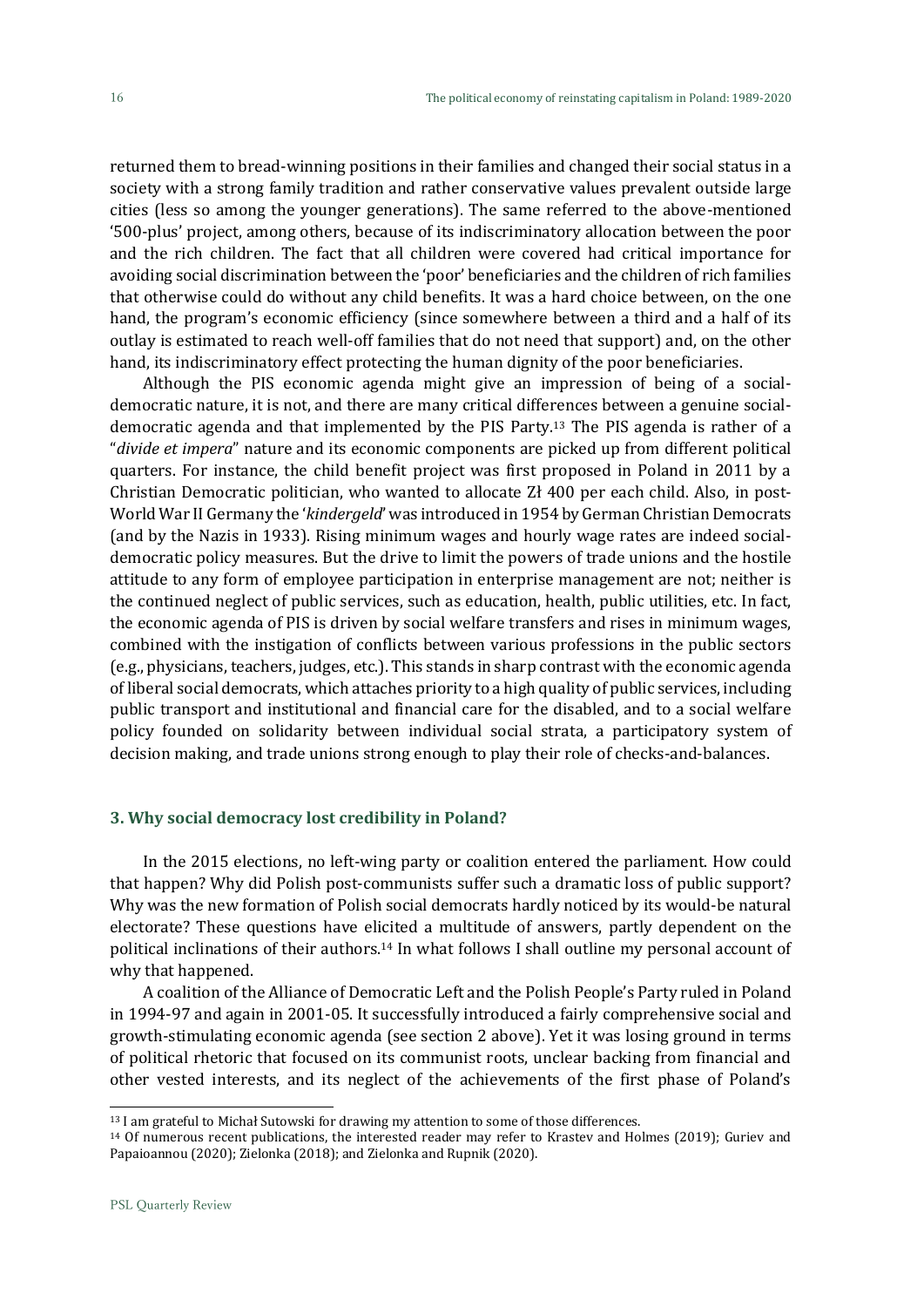transformation. An important question in that political wrestling was that of national sovereignty. As in other countries of the former Soviet Bloc, Poles wanted national independence and the Soviet military troops out of their country. Although by the end of 1993 the last troops had left, the ex-communist coalition was viewed with suspicion and mistrust regarding its relations with Russia. The paradox of history was that, although without President Lech Wałęsa's hard struggle, Poland's membership in the NATO alliance would hardly be accomplished, it was an ex-communist president who in 1999 signed Poland's NATO Accession Treaty.

Most of the accusations against the left-wing rule in those years came from conservative and center-right political quarters, but some came also from the new political left, which attacked the coalition for supporting the war in Iraq, consenting to the CIA detention center in Poland, enacting a law that allowed tenant evictions, and taking other measures against the poor (like discontinuing subsidies for cheap eateries). It also accused the coalition of continuing the liberal-centrist economic agenda of its predecessors regarding privatization and liberalization measures and of not meeting expectations regarding wage and welfare transfer rises. Moreover, the ADL's support for a 'linear' personal income tax system (i.e., a single tax rate for all personal incomes) largely discredited it in the eyes of its own electorate.

Let me start with the ADL's support for a 'flat' (or 'linear') tax system. The new personal income tax system was enacted in Poland at the end of July 1991. Prior to that, Poland had no comprehensive system of taxing personal incomes and the new law was to replace a patchwork system of four pieces of legislation that covered only a small proportion of personal incomes and was riddled with many loopholes. Clearly, the new Law on Personal Income Tax (the PIT Law) aimed at improving the revenue side of state coffers. At the same time, it embodied a universality, aimed at giving every taxpayer the right to request that the government provide all information about how taxes were spent, and a concern about public finance transparency that were absent until the 1989 Solidarity revolution. However, somewhat unexpectedly, a new difficulty arrived in the last phase of work on the draft of the PIT Law at the Committee on Public Finance of the Sejm, that is, the lower house of Poland's Parliament.

Although with the introduction of the new PIT Law all money incomes were to be indexed to insulate take-home incomes, the Solidarity Trade Union made its support for the new law conditional on taxing the wages of miners and steel-smelters at the lowest of the planned three PIT rates. Miners' and steel-smelters' wage rates were at the time 2-2.5 times higher than the average wage rate in the economy. Aware of the economic and political implications of accepting this request, the leadership of the Committee on Public Finance (of which I was then a deputy head) vehemently opposed it. Negotiations with Solidarity Trade Union leaders brought no result, however. When, in April 1993, the early aggregate results of the PIT 1992 revenues became available, their structure was even worse than we had expected. About 96 percent of incomes subject to PIT taxation were in the lowest personal income threshold. Ever since, that share has oscillated between 95 and 98 percent. Thus, under the new 1991 PIT Law, as a matter of fact, Poland continuously practices a 'flat' system of personal income taxation, and this is not because of a choice of one economic and political doctrine or another.

In 1999 a revision of the PIT Law that aimed at formal introduction of a 'flat' PIT system was proposed by a coalition of a political center party, the Freedom Union, and an offspring of the Solidarity Trade Union center-right grouping, Solidarity Electoral Action (AWS), which had won the 1997 parliamentary elections. The authors of the proposal must have been aware that in practice the Polish PIT system was already as 'flat' as it could possibly be. In my opinion, the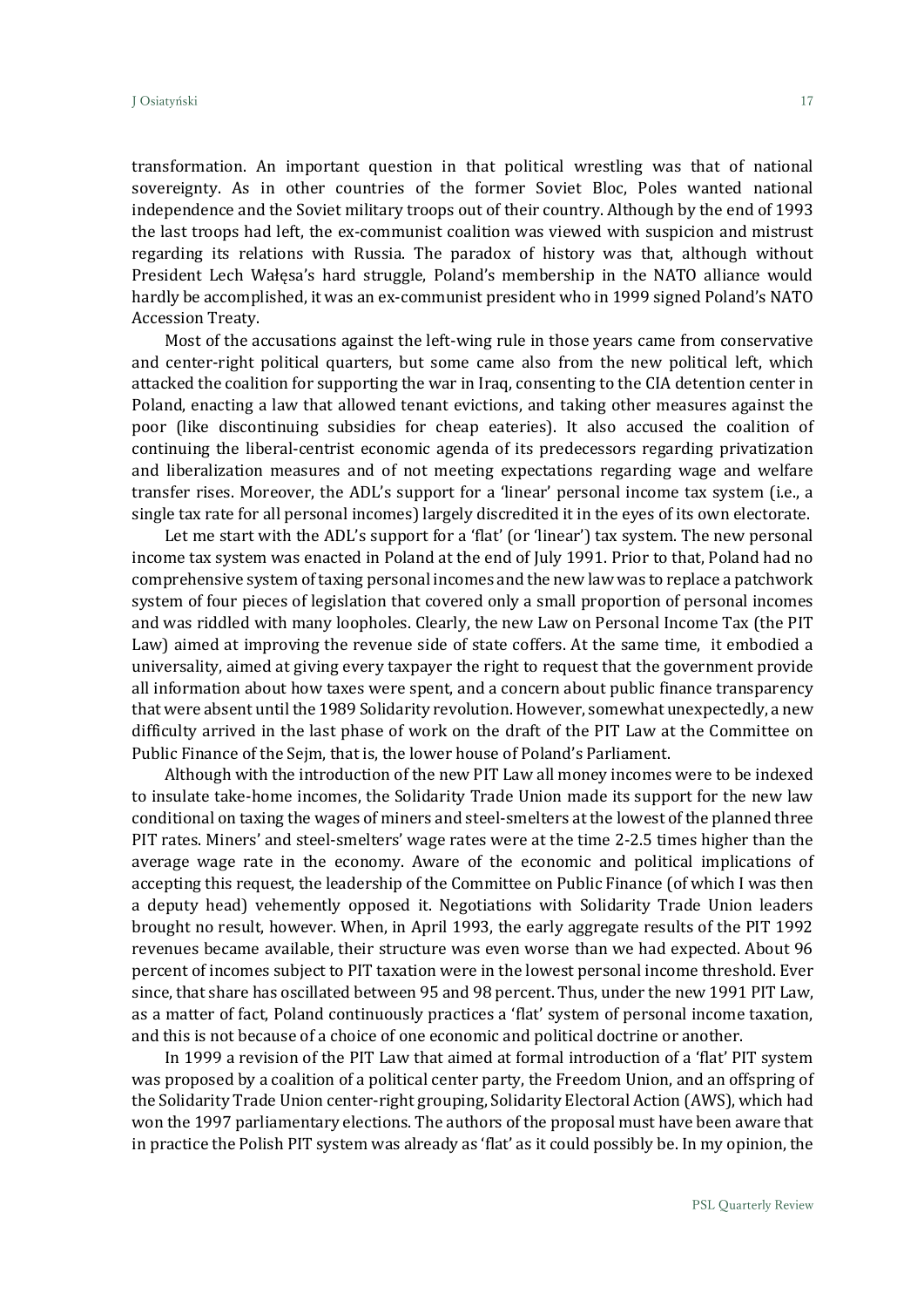proposal was put forward mainly for doctrinal and symbolic reasons. The revision of the law was passed by parliament but vetoed by the president.

However, some symbols are hydra-like: seemingly annihilated at one place, they reappear at another. In 2003 the chairman of the ADL strongly supported the idea of a 'flat' PIT system. The debate that followed among the ADL leadership and its rank and file was conceived in symbolic and doctrinal terms, and ultimately the idea was rejected. Nonetheless, that initiative, combined with the actually introduced reduction of PIT tax rates for high-income groups and a rather liberal economic rhetoric of the ADL's leadership, did irreparable damage to the ideological credibility and standards of the political left of those years in Poland.<sup>15</sup> Economic success in terms of GDP growth and progress in social inclusion in 1994-97 and 2001-2005 improved somewhat that credibility, but not enough to prevent the ADL's loss of power in 2005. Other factors that contributed to bringing the coalition down were the aforementioned liberalization of labour contracts (see above) and of housing markets, among others.

Following the 2015 parliamentary elections, the Law and Justice Party (PIS) advanced its new economic agenda, which resulted in significant changes in the political scenery in Poland. Beneficiaries of the above-discussed programs *en masse* felt they had recovered the human and social dignity and inclusive community identity of which they had felt deprived in the course of liberal reforms (see above). According to many opinion polls, they felt taken care of by the government when in need. For the centrist-right constituency of PIS at large, its economic priorities, together with its rhetoric on human dignity and community identification, could have mattered more than the PIS-instigated social conflicts among various social groups contemptuously called 'alien elites' (that is, alien against the 'ordinary people').<sup>16</sup> That economic agenda was combined with illiberal measures that aimed at eliminating the core tenets of liberal democracy, such as division of power, checks and balances, an independent judiciary – including the Constitutional Tribunal – minority and civil rights, property rights, and freedom of the media (all of which were strongly defended by the center and the left political constituencies).

The 'superstructure' part of the PIS agenda was glaringly absent in its 2015 election campaign. What appeared instead was worded in terms of improving the daily operations of the judiciary system and of changing the ownership structure of the banking and finance sector and some other 'key' sectors of the economy towards their 're-Polonization' (the latter ignited by the 2008-10 Great Financial Crisis, in the course of which some key decisions regarding crediting of Poland's economy were taken abroad without considering its needs and its creditworthiness). A similar argument was used with respect to re-Polonization of foreignowned media, in the interest – as it was contemptuously claimed – of increasing their freedom.

Subsequent changes in all those areas were milestones on Poland's way from liberal to an illiberal, authoritarian political regime. Much the same happened in Orbán's Hungary and in other countries of Central and East Europe. What one sees there is a special mix of political and

<sup>15</sup> The linear PIT system was subject to yet another debate in the course of the parliamentary elections of 2005. The main contenders were the centrist Civic Platform Party, which wanted its introduction, and the centrist-right Law and Justice Party, which strongly opposed it. The Law and Justice Party won the elections and the issue was dropped. When the situation changed and parliamentary elections in 2007 and in 2011 were won by the Civic Platform Party, the issue was no longer part of its political and economic priorities.

<sup>16</sup> PIS also used the concept of 'alien' social strata or people with respect to refugees from Syria and elsewhere, although there were hardly any refugees willing to settle in Poland. While that rhetoric was countered by all opposition parties, for the PIS electorate it made the party appear as a powerful deliverer of its policy priorities (see Gdula, 2018).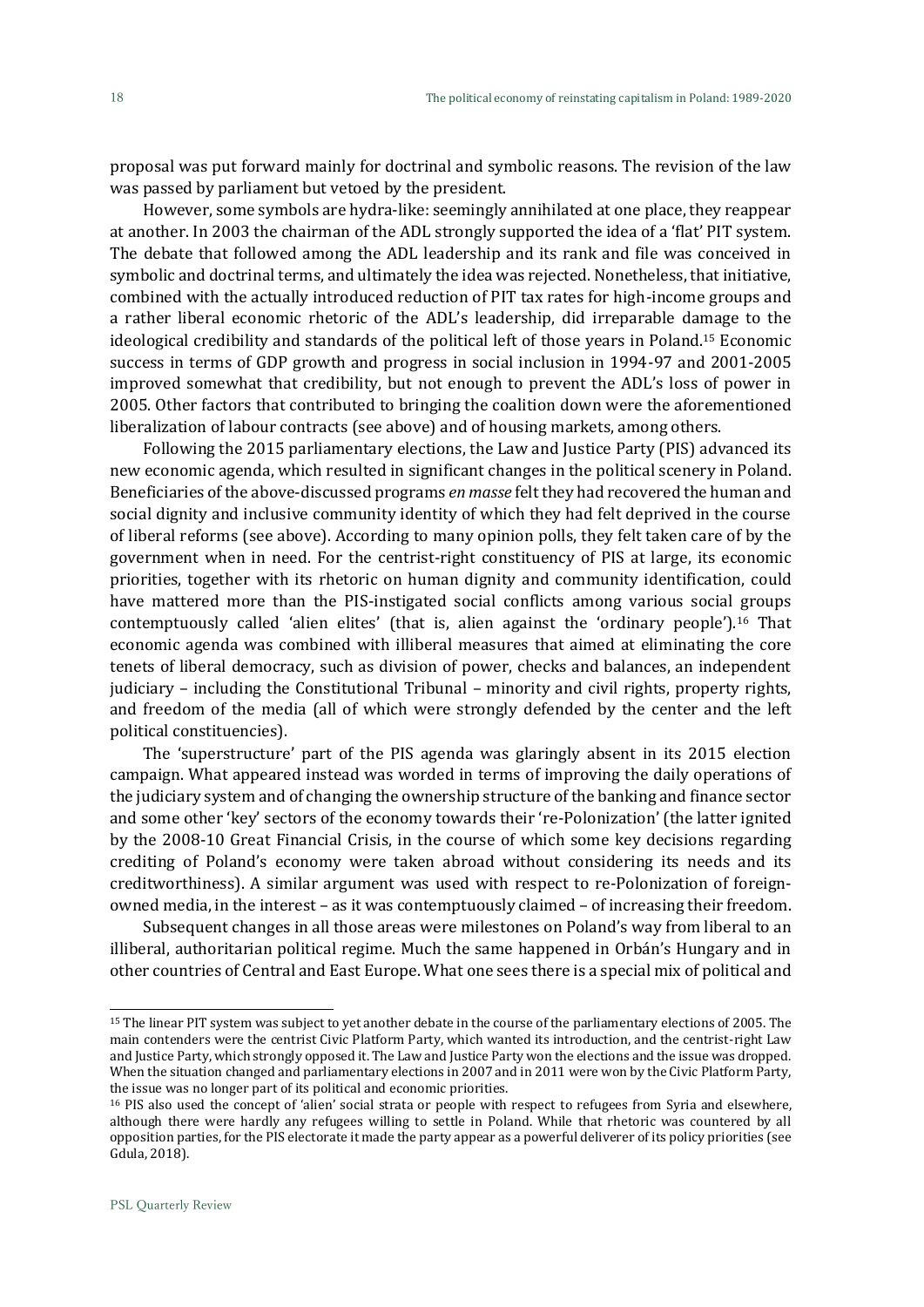economic agenda that gives rise to new authoritarianism in the 'superstructure', combined with seemingly social-democratic economic policies at the economic 'basis', thus partly preempting a social-democratic response to authoritarian populism.

# **4. How to garner public support for a social-democratic agenda in the present-day Poland?**

For many years now, center-liberal politicians, analysts and journalists have argued that the single most important factor that laid the groundwork for the transition from a liberal to an illiberal political system in Poland and elsewhere in the region was economic alienation of large segments of society. As convincingly shown by Krastev and Holmes (2019), this view is doubtful, considering that between 1989 and 2019 GDP per capita increased in Poland ninefold, rising non-stop since 1992 until the Covid-19 pandemic-stricken 2020. Per capita GDP growth in other CEE countries was also remarkable, and minimum wage rates increased in those countries on average by nearly 40 percent (see Djelic, 2021). The income gap between the average income in the EU and in Poland declined every year to fall cumulatively by about a third. The same trend was observed in other CEE countries After the first two decades of rising income inequality in Poland, the Gini coefficient stabilized and then started to decline.<sup>17</sup> Moreover, according to public opinion polls, both prior to the 2015 illiberal 'counterrevolution' and in 2019 when it was already well-advanced, more than 80 percent of Poles declared they were satisfied with their lives (see Krastev, 2019, at https://www.youtube.com/watch?v=tjm\_WiMiTMU). The idea that an angry society of economic losers gave birth to that counterrevolution does not fit Poland (ibid., see at the minute 28'21''), nor other countries in the region.

Krastev and Holmes (2019) explain the proliferation of illiberal populism in CEE countries in terms of dichotomy and internal contradictions of the imitation drive that ruled there in the three decades after the 1989 collapse of communism. They shed new light on the origin and dynamics of the present-day majoritarian illiberalism in the region (and elsewhere). Among factors that gave birth to illiberalism, they point out misguided communication between liberal reformers and the public at large, and a steady trend of limiting democratic decision making of publicly accountable politicians and surrendering those decisions to unelected and hardly publicly accountable technocratic institutions and experts (this factor is also strongly emphasized by Zielonka, 2018).

I share the view that merely regaining traditional social-democratic economic policy priorities (some of which were highjacked by illiberal populists) and pledging that once social democrats return to power they would not retract the PIS-introduced projects, such as the child '500-plus' benefit, rising statutory minimum wages, or reduced retirement age, would not suffice for a revival of social democracy in Poland. Moreover, in line with the argument outlined above, next to those pledges, the nature of the redistributive but conflict-instigating PIS economic program should be made clear and the key differences between that programme and

<sup>17</sup> However, the Gini coefficient does not fully represent changes in income distribution. Shifts in the ratio of wages to profits are also an important measure of changes in income disparities. Another one is the rate of disappearance of stable and well-paid jobs; with respect to the latter, on the eve of the 2015 counterrevolution, "Poland [was] a champion in precarious, that is zero-hour, contracts that give employees little or no job security and social benefits" (Zielonka, 2018, p. 59). By the end of 2020 the situation had hardly changed.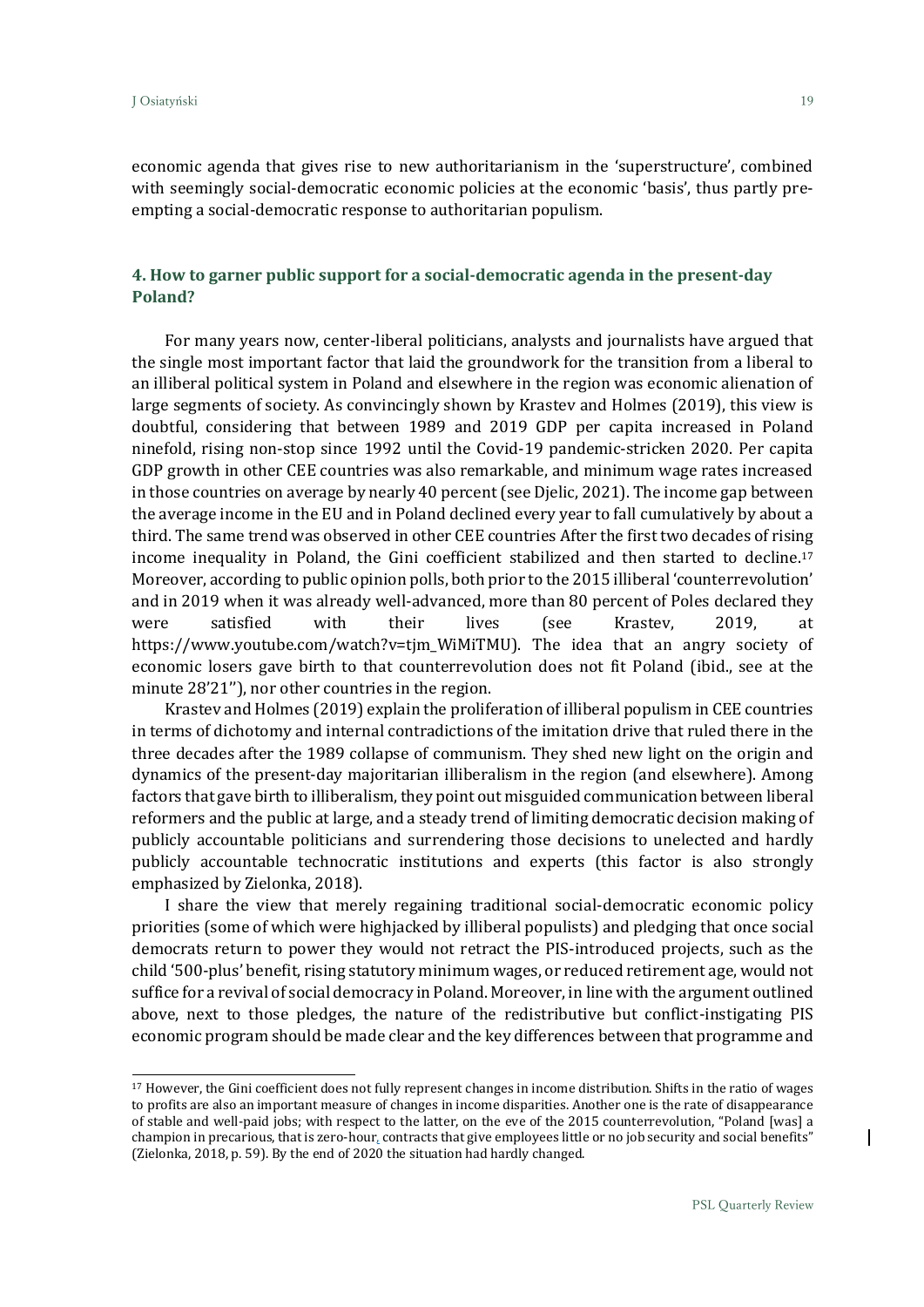the true liberal social-democratic agenda shown. The latter should also include local and regional development assistance projects that – contrary to PIS practice – would be addressed to all constituencies that need it and not mainly to political supporters. The '500-plus' project links the 'economic base' with the 'superstructure' since, through delivering a defined financial assistance, it conveys also the actual sense of solidarity and community belonging. Because of distrust in government institutions and officials, a majority of people in Poland prefer cash transfers rather than additional financing of public sector operations and its employees. To overcome that difficulty, the new left could try to improve the quality and delivery of public services in a way that would combine better and more equal access to those services with an increased sense of solidarity and community belonging.

While the arguments of Krastev and Holmes (2019) as well as of Zielonka (2018) are in many ways illuminating, I wish to address here a far narrower and somewhat different question than those considered by them, that is, what revisions in the 'superstructure' part of a social-democratic agenda should be introduced to enable social democracy to make some headway in Poland and Central and East Europe. Needless to say, the few suggestions put forward below are only tentative.

The first point I owe to Jan Zielonka. An important failure of liberal democracy in CEE countries was the special sense given to community belonging, without much appeal to those strata of the population that became economic losers in the process of liberal transformation and, moreover, who also lost their sense of social community and protection. The liberal essence of community belonging was meant as support of individual development. The three fundamental values of the liberal creed, equality, community and truth, writes Zielonka (2018, p. 35): "are now on the banners of counter-revolutionary politicians. Liberals should try to regain these terms for their own project"; referring to Philip Sleznick, Zielonka continues: "The thin theory of community espoused by many liberals is not enough […] we need a stronger idea of community, one that will justify the commitments and sacrifices we ask of ourselves, and of one another, in the name of a common good" (ibid.). I agree: the sense of community belonging must be given a social-democratic dimension.

The second suggestion relates to the nature of the emulation process discussed by Krastev and Holmes. They claim that, for the conservative CEE electorate, the model country to imitate was Germany vintage 1989, which was traditional, religious and anti-communist. Yet, thirty years later, the German post-cold war model no longer existed, and they were supposed to imitate a totally different model that was secular, multi-cultural and accepting gay marriages. Hence the conservative CEE electorate felt betrayed and found a new identity as 'true' Europeans (see Krastev and Holmes, 2019, p. 52).

I find this argument an overstatement. With a large share of non-urban population in Poland (and in some other CEE countries), its electorate is possibly more conservative than in more urbanized West European countries. However, the Polish electorate is less conservative than Poland's political center-right makes it. This is evidenced by, on the one hand, the election of several LGBT candidates to positions of town-mayors, local government councilors, European and country parliamentarians, etc., and, on the other hand, a good measure of tolerance regarding sexual or other preferences of members of their families or their neighbors. At the same time, flooded by massive institutional, legislative, economic and social changes, the Polish electorate is not yet ready for that deep re-ploughing of its cultural mentality. It would rather have social and behavioral norms in that area introduced in a more piecemeal way and pressed for with less ostentation, unaccompanied by semi-violent,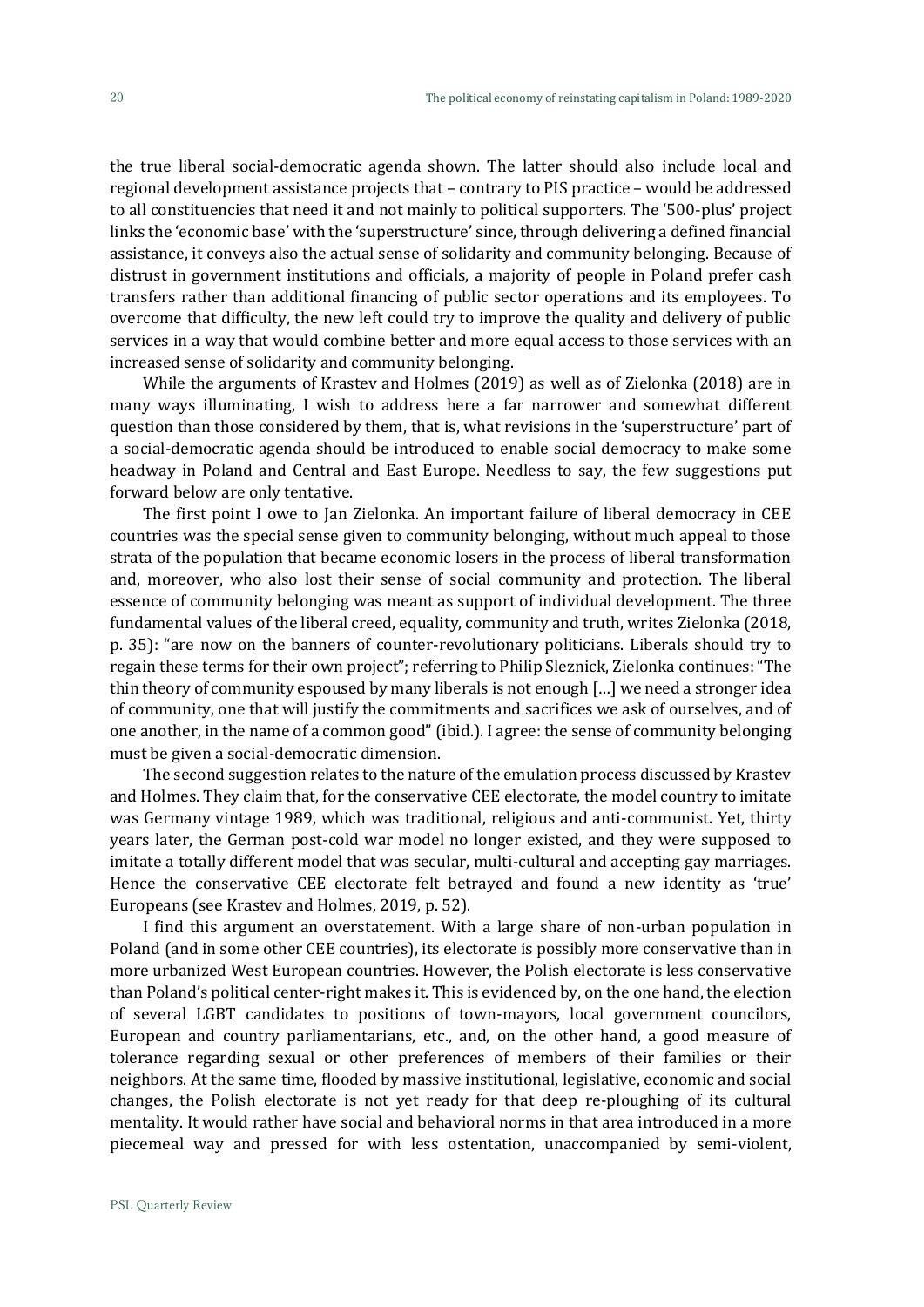sometimes vulgar, anti-religious demonstrations. If this diagnosis of public sentiments is right, with one exception its conclusion for liberal social democrats would be to take a more moderate position regarding not the essence but the speed and forms of advancing changes in cultural and socio-behavioral norms. The exception relates to anti-abortion legislation recently enforced in Poland. In that case the liberal social-democratic response should be a comprehensive package of liberalization measures and trust in women's decision-making.

The third point relates to the question of nationalism as an underlying ideology of illiberal counterrevolution. As Krastev and Holmes rightly point out, whereas after 1945 nationalism was a defeated ideology in Germany, in 1989 in the CEE countries it was part of a victorious coalition against communism. Expanding their argument, let me note that during the Second World War the borders between patriotism and nationalism in fighting against the Nazis were often obscure. Suppressed by the communist rule, patriotism together with nationalism went into hiding, partly within the protective walls of the Polish Roman Catholic Church. And the 1989 parliamentary election campaign was largely organized with the assistance and direct engagement of the church structures. The elections were overwhelmingly won by the Solidarity candidates to the Sejm and Senate. However, perhaps except for a few largest cities, they were won no less by the Polish church than by the Solidarity Trade Union candidates, something that I personally experienced between 1989 and 2001 in my constituency in South-East Poland and saw much the same happening elsewhere.<sup>18</sup>

Nationalist ideology showed its ugly face in the inter-war Poland and in other CEE countries, and also during the Second World War and later on. After the Second World War, the borderlines between patriotism and nationalism continued to be unclear, the more so because, for many segments of the anti-communist opposition in Poland, regaining national sovereignty and independence from Soviet rule was a prime priority. Right after 1989 some important national symbols were reinstated. But, on the whole, their popular appeal was underestimated (except in sport) and waited to be picked up by conservative nationalists. I believe another priority of liberal social democrats should be 're-inventing' a mix of international cooperation and solidarity with national and local patriotism. The issue is complex and its comprehensive discussion needs a separate paper. Therefore, here let me only note that more emphasis should be put on the question of communicating to the electorate the importance of caring about national and local interests and at the same time explaining when, how and why national interests are best served if attended together with other nations (regions, localities). Domination of world politics by narrowly defined national interest leads to bloodshed unless natural conflicts of interests are solved through meaningful compromises reached in negotiation rooms. Majoritarian illiberalism knows no compromise, often appealing to national

<sup>18</sup> Shortly after the 1989 elections, all four newly elected Solidarity parliamentarians from the Krosno Region paid a visit of gratitude to the election regional organizing committees. Nearly all meetings were housed in Roman Catholic parish buildings and were crowned by an audience granted by the diocese archbishop. Following this, my wife, who accompanied us throughout this tour, succinctly noticed: "If you think you, the Solidarity candidates, won the elections, you are all wrong. The Roman Catholic Church won it for you". None of us at the time appreciated the insight of her observation, nor the consequences of that victory.

Writing about Rosa Luxemburg, Isaac Deutscher observed that, in 1918, "Contrary to Rosa Luxemburg's expectations, Poland had regained her independence; but contrary to the expectations of her opponents, Poland had received it mainly from the hands of the Russian and German revolutions." In an article for *Jacobin* magazine on Solidarność, Jan Toporowski paraphrased Deutscher by saying that, in 1989, "Contrary to Communist expectations, Poland had regained her independence; but contrary to the expectations of Solidarność, Poland had received it mainly from Washington, Brussels, Berlin and Moscow" (Toporowski, 2020). I would certainly add the Polish Roman Catholic Church to his list.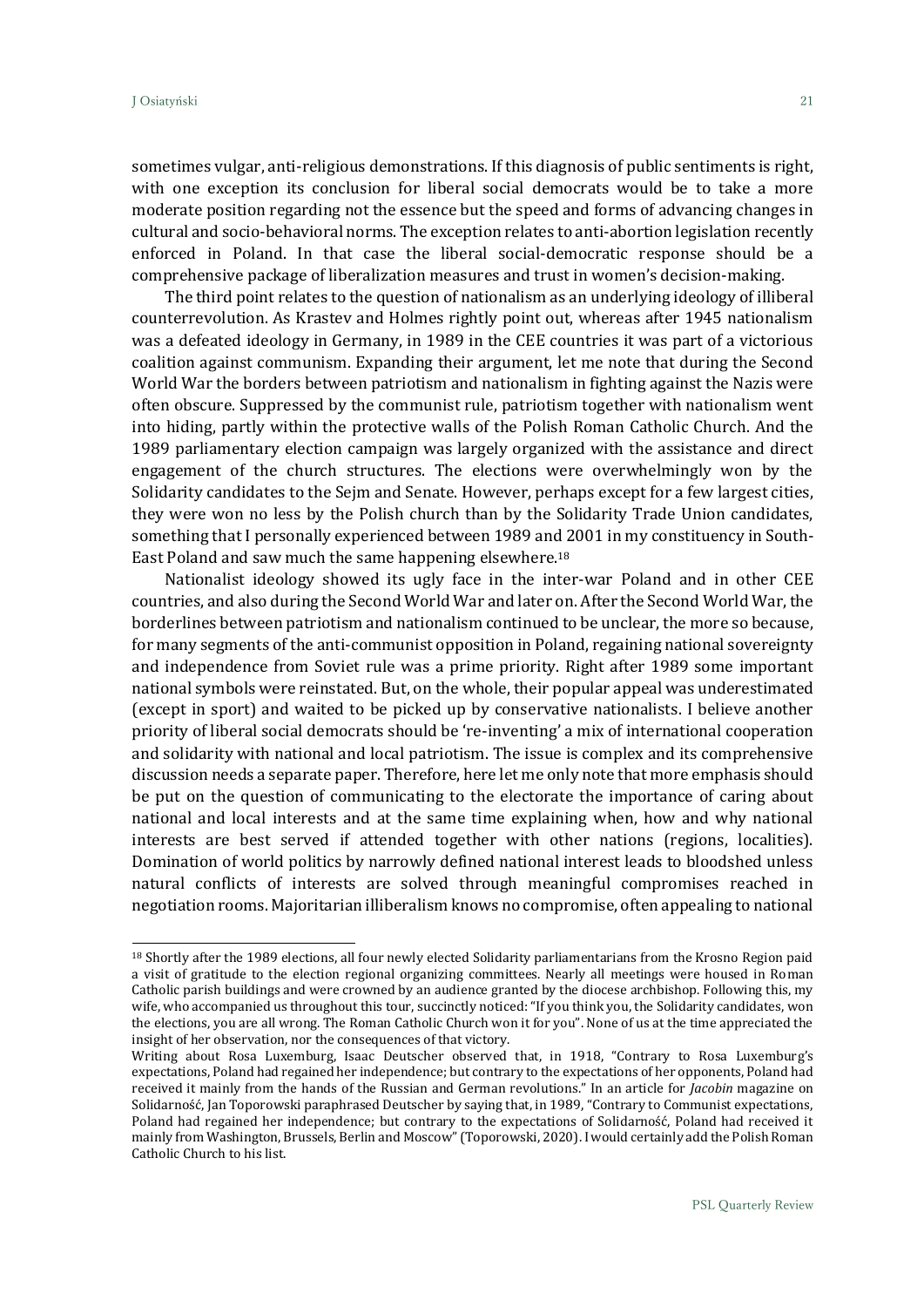referenda decision making. However, when referenda are applied to complex questions that go beyond the local cognition, they become part and parcel of majoritarianism: 'the winner takes it all' and there is no room for compromise, which is the essence of liberal democracy.

Fourthly, an important objective of liberal social democrats is revisiting the essence of the daily practiced democracies. With ever more powers delegated to institutions like central banks, constitutional courts, various technocratic institutions, as well as international or multilateral organizations, the executive officials of which are not politically accountable and the decision making of which is far from transparent, the voters may wonder whether there is still any room left for participatory democracy or democracy 'from below'. Anti-liberal politicians in the CEE region accuse liberal democrats of political 'impossibilism' and ask, especially in the context of powers granted to various structures of the European Union, whether unelected officials in Brussels should alter decisions taken by national parliaments, whether financial markets should veto meaningful social policy measures, and whether the government could effectively reform its judiciary, education or health systems without intervention of external bureaucrats or internal networks of local governments, city mayors, and powerful business lobbies or oligarchs. "[N]etworks ought to be accountable and transparent. They cannot act as 'floating islands' […] operating above the law and free from any coordination and supervision. Striving for an open society in this multi-level, plurilateral, cloudy, and at times chaotic European environment is anything but easy, but benign neglect will lead to ever greater counter-revolutionary advances" (Zielonka, 2018, p. 120). I believe there is plenty of work for social democrats to do to make liberal democracy a participatory one in a meaningful sense.

The fifth point I want to raise refers to the fight against the Covid-19 pandemic that has plagued the world since early 2000. Political opposition in Poland in general, and that of a leftish persuasion especially, should take a more non-partisan position related to the national strategy of eradicating that plague than it has done so far. This is especially important considering that political opposition controls most of Poland's largest cities as well as regional and local governments. If that opposition, the political left included, wishes to become again relevant on a national level, it must not treat the pandemic instrumentally, as a vehicle to oust the illiberal coalition that presently rules the country (which, incidentally, also treats the pandemic instrumentally, as was only too evident in the 2020 presidential elections), but it must positively contribute to developing measures that would address fighting the plague at local, regional, national and international levels.

Discussing factors that may pave the way for a revival of social democracy in Poland, let me also refer to a recent public opinion poll that examined political preferences of young Poles as compared to those of the public in general (see CBOS, 8 February, 2021). Although it is risky to generalize the results of a single poll and one needs to see whether its results are confirmed over a longer period, they seem interesting enough to summarize them here. The poll showed unequivocal support of the 18-24 year-old group for social-democratic ideas (incidentally, similar changes appear also in other countries in Europe). Of that group, 77 percent of respondents declared they intended to participate in the next election, 10 points more than a year earlier, and the highest participation rate among them ever recorded. Moreover, 30 percent of respondents in that group declared support for the ideas of the political left, as opposed to 27 percent declaring support for the political right and 22 percent for the center. Considering that in 2019 the support of the young for the political left was 17 percent, the nearly doubling of identification of the young with the political left is striking. Subsequent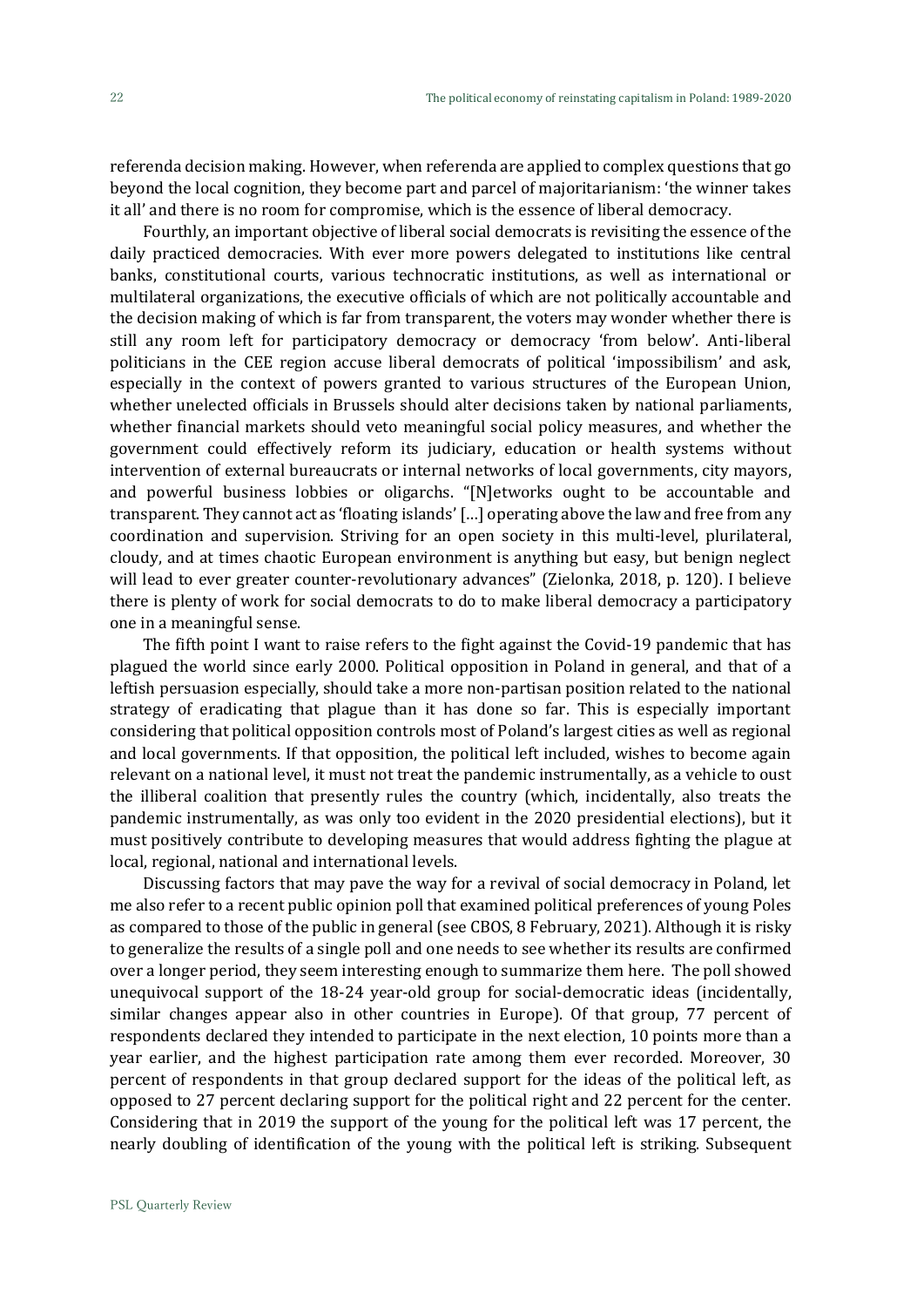public opinion polls confirm that trend but indicate that support of the young for the agenda of the political left centers on issues related to moral standards and environmental protection. Otherwise, the young appear individualistic in pursuing their personal choices and not strongly attached to such key values of the political left as community belonging and social solidarity (see Trudnowski, 2021).

The massive protests of the young against a further tightening of anti-abortion laws in Poland at the end of 2020 no doubt strengthened those changes, and this again should be accounted for when discussing the non-economic components of the social-democratic agenda. However, to make those changes cumulative over time and, moreover, to encourage the young generation to embrace much broader values of a liberal social-democratic agenda, the young must participate in developing a social-democratic platform that would address, along with economic policy priorities and protection of the natural environment, those values of the 'superstructure' nature that were pointed out above.

Finally, there is another point that should be raised by liberal social democrats and which goes beyond the methodological distinction between the 'base' and the 'superstructure'. It is the problem of energy transformation. On the one hand, protecting the natural environment requires rather radical changes in household consumption. The relative shares of consumption of goods and services with a high carbon footprint must be much reduced. The most effective way to achieve this are rather drastic price rises, which would enforce the required changes in the consumption structure and which would have to take a generation. Prices of energy and fuel would have to rise about 2-2.5 times, which means 7-8 percent every year for about a quarter of a century. Changes in the energy mix may only somewhat mitigate that rise. That trend already started with the introduction of carbon emission payments. Much the same relates to meat and dairy products and to modes of transport. The liberal social democrats should have the honesty and power to declare that such measures are necessary lest the earth became inhabitable.<sup>19</sup> This may prove the biggest challenge of all, however.

### **References**

Brus W. ([1961] 1972), *Ogólne problemy funkcjonowania gospodarki socjalistycznej*; English translation: *The Market in a Socialist Economy*, London and Boston: Routledge and Kegan Paul.

Brus W. (1993), "The Bane of Reforming the Socialist Economic System", *Banca Nazionale Del Lavoro Quarterly Review*, 46 (187), pp. 363-405.

CBOS (2021), *Zainteresowanie polityką i poglądy polityczne młodych Polaków na tle ogółu badanych* (*Interest in politics and political views of young Poles in relation to those of general population*), n. 16/2021, 8 February.

Djelic B. (2021), "From Transition to Leadership: the Economic Future of Post-Communist Countries", work in progress, courtesy of the author.

Gdula M. (2018), "Rewolucja kontrabasistów. Klasa średnia kocha PiS, bo chce siedzieć w pierwszym rzędzie" ("Revolution of bass players. Middle class wants to seat in the front row and therefore it loves PIS"), interview by Sroczyński G., *Gazeta Wyborcza*, 6 February (in Polish). Available at: [https://wiadomosci.gazeta.pl/wiadomosci/7,161770,22985778,rewolucja-kontrabasistow-klasa-srednia](https://wiadomosci.gazeta.pl/wiadomosci/7,161770,22985778,rewolucja-kontrabasistow-klasa-srednia-kocha-pis-bo-chce-siedziec.html)[kocha-pis-bo-chce-siedziec.html](https://wiadomosci.gazeta.pl/wiadomosci/7,161770,22985778,rewolucja-kontrabasistow-klasa-srednia-kocha-pis-bo-chce-siedziec.html)

Guriev S. and Papaioannou E. (2020), "The Political Economy of Populism", 21 February. Available at: [https://papers.ssrn.com/sol3/papers.cfm?abstract\\_id=3542052](https://papers.ssrn.com/sol3/papers.cfm?abstract_id=3542052)

Brus W. and Laski K. (1989), *From Marx to the Market: Socialism in Search of an Economic System*, Oxford: Clarendon Press.

<sup>&</sup>lt;sup>19</sup> At the same time, social democrats might combine that priority with projects stimulating creation of new opportunities and jobs, especially in the public services sector. The most obvious examples relate to measures assisting the public transport, assisting local cooperatives in developing windmill farms and photovoltaic power generators, and establishing small family businesses dealing in mass thermo-modernization.